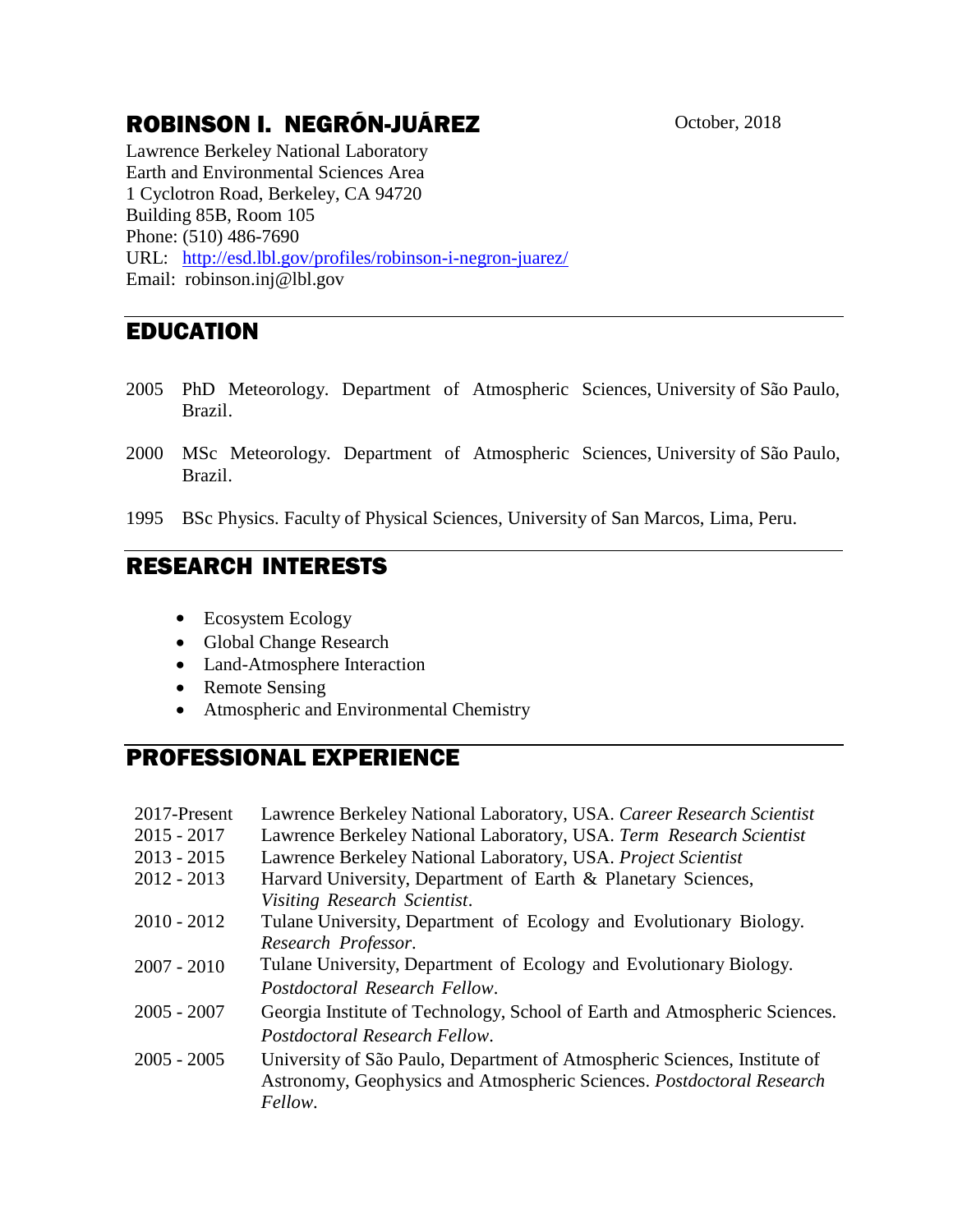| 2002        | Department of Meteorology, Florida State University, USA. Visiting<br>Research Scientist.          |
|-------------|----------------------------------------------------------------------------------------------------|
| 2002        | Department of Environmental Sciences, University of Virginia, USA. Visiting<br>Research Scientist. |
| 1995 - 1997 | Faculty of Physical Sciences, University of San Marcos, Lima, Peru. Adjunt<br>Professor.           |
| 1994        | Geophysical Institute of Peru, Lima, Peru. Research Assistant.                                     |

### PUBLICATIONS

#### *Newspaper: Op-Ed*

1. June 2, 2013

Newspaper and location: The Times-Picayune, New Orleans, LA. Pag. E1 and E4 Title: *Hurricane [research is essential to protecting coastal residents](http://www.nola.com/opinions/index.ssf/2013/06/hurricane_research_is_essentia.html#incart_river)*

#### *Peer reviewed publications*

- 1. **R. I. Negrón-Juárez,** J. A. Holm, D. M. Marra, S. W. Rifai, W. J. Riley, J. Q. Chambers, C. D. Koven, R. G. Knox, M. E. McGroddy, A. V. Di Vittorio, J. Urquiza-Munoz, R. Tello-Espinoza, W. Alegria-Munoz, G. H. P. M. Ribeiro, N. Higuchi. [Vulnerability of](http://iopscience.iop.org/article/10.1088/1748-9326/aabe9f/pdf)  [Amazon rainforest to convective storms.](http://iopscience.iop.org/article/10.1088/1748-9326/aabe9f/pdf) *Environmental Research Letters*, 13 (054021), [2018](http://iopscience.iop.org/article/10.1088/1748-9326/aabe9f/pdf)*.*
- 2. D. Marra, S. Trumbore, N. Higuchi, G. Ribeiro, **R. I. Negrón-Juárez**, F. Holzwarth, S. Rifai, J. Santos, A. Lima, V. Kinupp, J. Q. Chambers, C. Wirth. [Windthrows control](https://onlinelibrary.wiley.com/doi/10.1111/gcb.14457)  [biomass patterns and functional composition of Amazon forests.](https://onlinelibrary.wiley.com/doi/10.1111/gcb.14457) *Global Change Biology*, [2018.](https://onlinelibrary.wiley.com/doi/10.1111/gcb.14457)
- 3. Y. Feng, **R. I. Negrón-Juárez,** C.M. Patricola, W.D. Collins, M. Uriarte, J.S. Hall, N. Clinton, J.Q. Chambers. [Rapid remote sensing assessment of impacts from Hurricane](https://doi.org/10.7287/peerj.preprints.26597v1)  [Maria on forests of Puerto Rico,](https://doi.org/10.7287/peerj.preprints.26597v1) *PeerJ Preprints,* 6:e26597v1, 2018.
- 4. C. G. Fontes, T. E. Dawson1, K. Jardine, N. McDowell, B. Jimenez, L. Anderegg, **R. I. Negrón-Juárez**, N. Higuchi, P. Fine, A. C. Araújo, J. Q. Chambers. [Dry and hot: the](http://rstb.royalsocietypublishing.org/content/373/1760/20180209)  [hydraulic consequences of a climate change-type drought, for Amazonian trees.](http://rstb.royalsocietypublishing.org/content/373/1760/20180209)  *[Philosophical Transactions of the Royal Society B](http://rstb.royalsocietypublishing.org/content/373/1760/20180209)*, 2018.
- 5. D. S. Christianson, C. Varadharajan, B. Christoffersen, M. Detto, B. Faybishenko, B.O. Gimenez, V. Hendrix, K. J. Jardine, **R. I. Negrón-Juárez**, G. Z. Pastorello, T. L. Powell,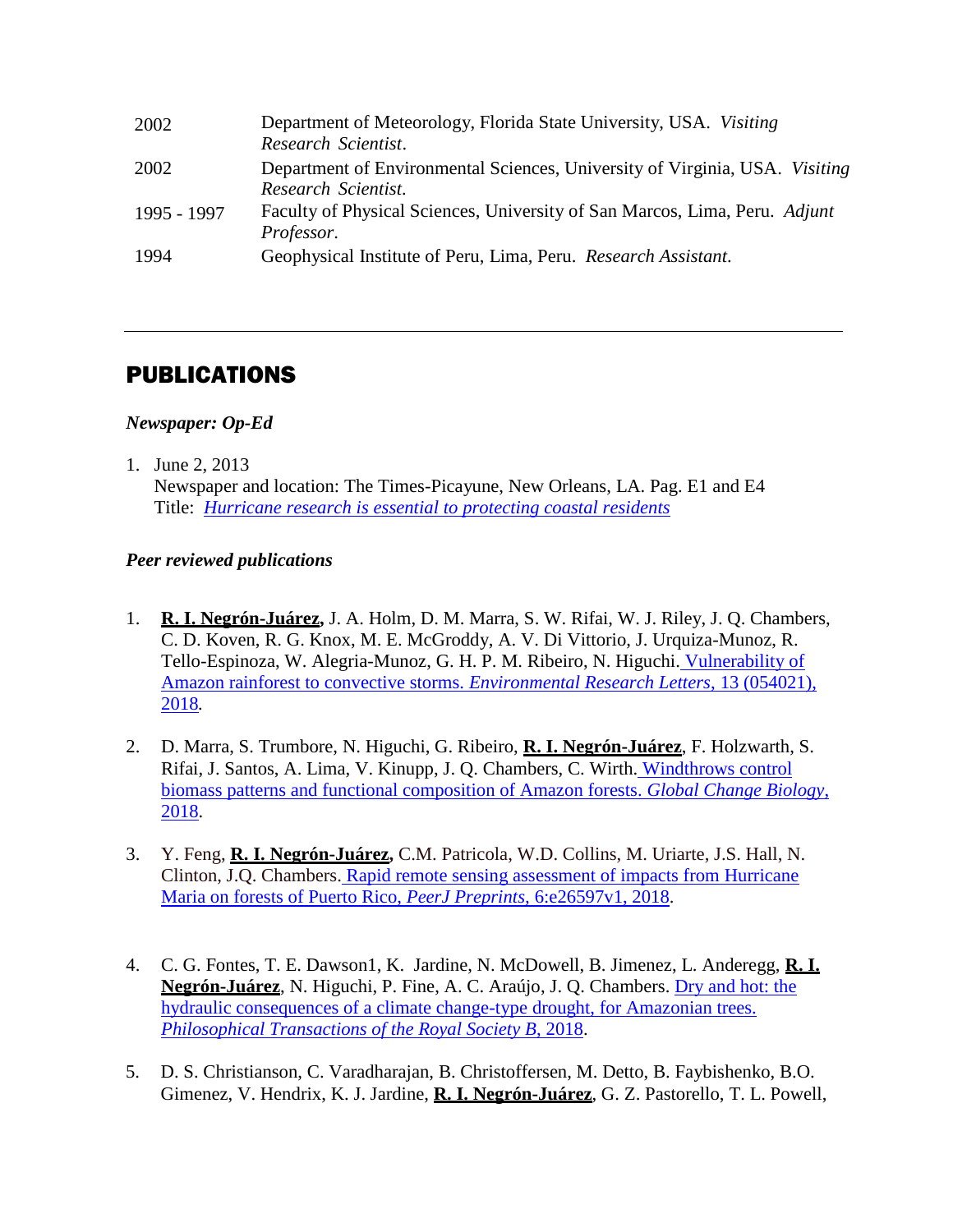M. Sandesh, J. M. Warren, B. T. Wolfe, J. Q. Chambers, L. M. Kueppers, N. G. McDowell, D. A. Agarwal. [A metadata reporting framework \(FRAMES\) for synthesis of](https://doi.org/10.1016/j.ecoinf.2017.06.002)  [ecohydrological observations, Ecological Informatics, 42, 148-158, 2017.](https://doi.org/10.1016/j.ecoinf.2017.06.002)

- 6. **R. I. Negrón-Juárez,** H. Jenkins, J. Q. Chambers, L. Kueppers, W. J. Riley, D. Marra, G. H. P. M. Ribeiro, T. Monteiro, L. Candido, N. Higuchi. [Windthrows Variability in Central](http://www.mdpi.com/2073-4433/8/2/28)  Amazonia. *Atmosphere,* [8\(2\), 28, 2017.](http://www.mdpi.com/2073-4433/8/2/28)
- 7. K. Jardine, A. Jardine, J. A. Holm, **R. I. Negrón-Juárez,** S. Martin, B. Oliveira, N. Higuchi, J. Chambers. [Monoterpene 'thermometer' of tropical forest-atmosphere response](http://onlinelibrary.wiley.com/doi/10.1111/pce.12879/full)  to climate warming. *[Plant, Cell & Environment,](http://onlinelibrary.wiley.com/doi/10.1111/pce.12879/full)* 40(3), 441-452, 2017.
- 8. G. Ribeiro, J. Q. Chambers C. J. Peterson, S. E. Trumbore, D. Marra, C. Wirth, J. B. Cannon, **R. I. Negrón-Juárez**, A. J. N. Lima, E. V. C. M. Paula, J. Santos, N. Higuchi. [Mechanical vulnerability of Central Amazon tree species to windthrow in convective](http://www.sciencedirect.com/science/article/pii/S0378112716304625)  storm. *[Forest Ecology and Management](http://www.sciencedirect.com/science/article/pii/S0378112716304625)* 380, 1-10, 2016.
- 9. H. Zeng, T. Lu, H. Jenkins, **R. I. Negrón-Juárez**, and J. Xu. [Assessing Earthquake-](http://www.mdpi.com/2072-4292/8/3/252/htm)[Induced Tree Mortality in Temperate Forest Ecosystems: A Case Study from Wenchuan,](http://www.mdpi.com/2072-4292/8/3/252/htm)  China. *Remote Sensing*[, 8\(3\), 252, 2016.](http://www.mdpi.com/2072-4292/8/3/252/htm)
- 10. L. T. dos Santos, D. M. Marra, S. Trumbore, P. B. Camargo, J. Q. Chambers, **R. I. Negrón-Juárez**, A. J. N. Lima, G. Ribeiro, J. dos Santos, and N. Higuchi. [Windthrows](https://www.biogeosciences.net/13/1299/2016/bg-13-1299-2016.pdf)  [increase soil carbon stocks in a Central Amazon forest.](https://www.biogeosciences.net/13/1299/2016/bg-13-1299-2016.pdf) *Biogeosciences*, 13, 1299-1308, [2016.](https://www.biogeosciences.net/13/1299/2016/bg-13-1299-2016.pdf)
- 11. S. W. Rifai, J. Urquiza-Muñoz, **R. I. Negrón-Juárez**, F. Ramirez-Arevalo, R. Tello-Espinoza, M. C. Vanderwel, J. W. Lichstein, J. Q. Chambers, S. A. Bohlman. [Landscape](https://esajournals.onlinelibrary.wiley.com/doi/full/10.1002/eap.1368)[scale consequences of differential tree mortality from catastrophic wind disturbance in the](https://esajournals.onlinelibrary.wiley.com/doi/full/10.1002/eap.1368)  Amazon. *Ecological Applications*[, 26\(7\), 2225-2237, 2016](https://esajournals.onlinelibrary.wiley.com/doi/full/10.1002/eap.1368)
- 12. D. M. Marra, N. Higuchi, S. E. Trumbore, G. H. P. M. Ribeiro, J. dos Santos, V. M. C. Carneiro, A. J. N. Lima, J. Q. Chambers, **R. I. Negrón-Juárez**, F. Holzwarth, B. Reu, and C. Wirth. [Predicting biomass of hyperdiverse and structurally complex](https://www.biogeosciences.net/13/1553/2016/)  Central Amazon forests – [a virtual approach using extensive field data.](https://www.biogeosciences.net/13/1553/2016/) *Biogeosciences* 13, [1553-1570, 2016.](https://www.biogeosciences.net/13/1553/2016/)
- 13. **R. I. Negrón-Juárez,** W. J. Riley, C. D. Koven. R. G. Knox, P. G. Taylor and J. Q. Chambers. [The Rainfall Sensitivity of Tropical Net Primary Production in CMIP5](https://journals.ametsoc.org/doi/full/10.1175/JCLI-D-14-00675.1)  Twentieth- [and Twenty-First-Century Simulations.](https://journals.ametsoc.org/doi/full/10.1175/JCLI-D-14-00675.1) *Journal of Climate*, 28, 9313-9331, [2015.](https://journals.ametsoc.org/doi/full/10.1175/JCLI-D-14-00675.1)
- 14. **R. I. Negrón-Juárez,** C. D. Koven, W. J. Riley, R. G. Knox, J. Q. Chambers**.** [Observed](http://iopscience.iop.org/article/10.1088/1748-9326/10/6/064017/pdf)  [tropical forest productivity, biomass, and allocation patterns are not accurately predicted](http://iopscience.iop.org/article/10.1088/1748-9326/10/6/064017/pdf)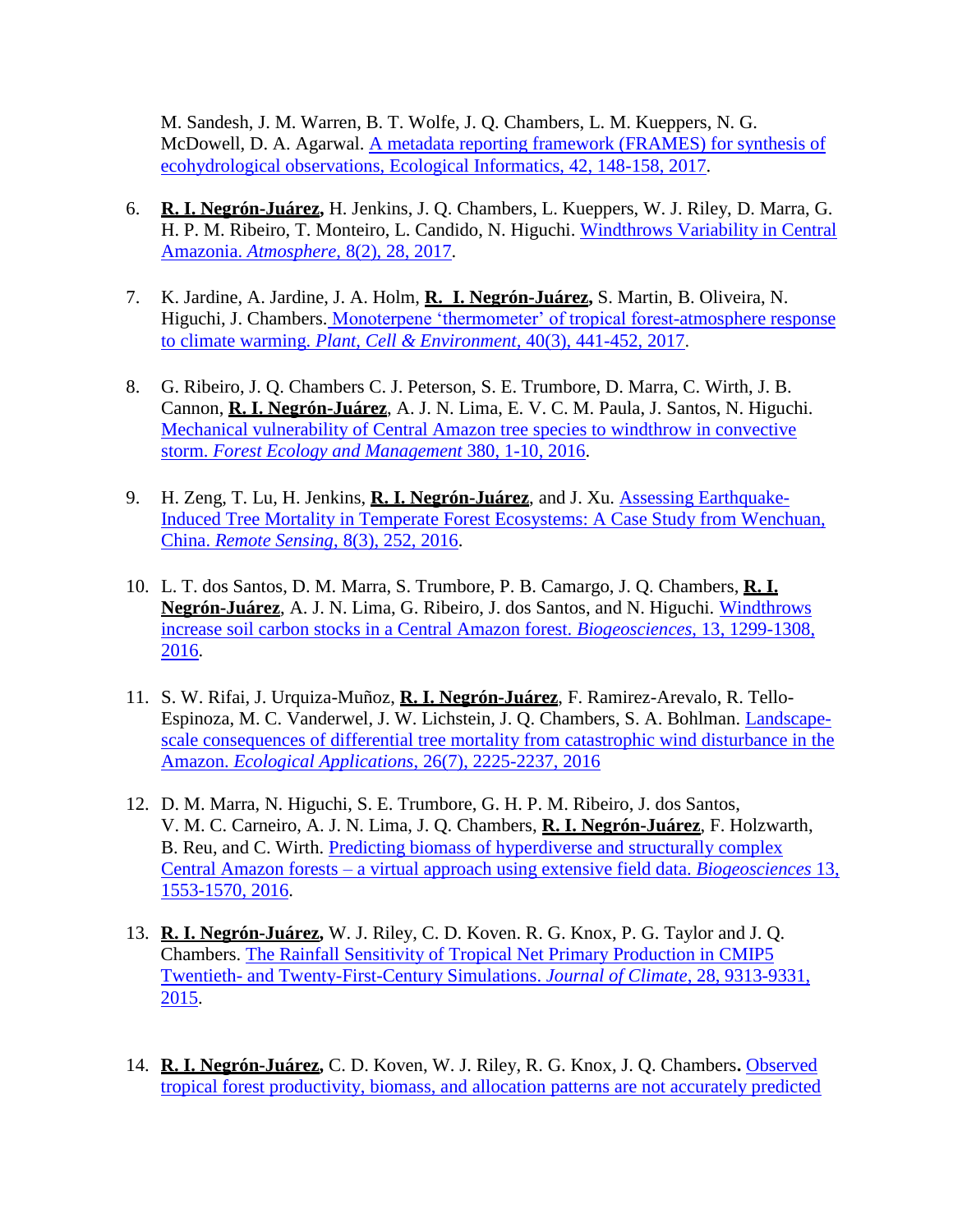by CMIP5 models. *[Environmental Research Letters](http://iopscience.iop.org/article/10.1088/1748-9326/10/6/064017/pdf)*, 10, 064017, 2015. [\[Monthly](http://iopscience.iop.org/1748-9326/page/2015%20monthly%20highlights#jun)  [Highlight\]](http://iopscience.iop.org/1748-9326/page/2015%20monthly%20highlights#jun).

- 15. C. D. Koven, J. Q. Chambers, K. Georgion, R. Knox, **R. I. Negrón-Juárez,** W. J. Riley, V. K. Arora, V. Brovkin, P. Friedlingstein, and C. D. Jones. [Controls on terrestrial carbon](https://www.biogeosciences.net/12/5211/2015/)  [feedbacks by productivity versus turnover in the CMIP5 Earth System Models.](https://www.biogeosciences.net/12/5211/2015/)  *Biogeosciences*[, 12, 5211–5228, 2015.](https://www.biogeosciences.net/12/5211/2015/)
- 16. **R. I. Negrón-Juárez**, J. Q. Chambers, D. B. Baker, and G. C. Hurtt. [Multi-scale](https://www.sciencedirect.com/science/article/pii/S0034425713003659)  sensitivity of Landsat and MODIS to forest [disturbance](https://www.sciencedirect.com/science/article/pii/S0034425713003659) associated with tropical cyclones. *Remote [Sensing of Environment](https://www.sciencedirect.com/science/article/pii/S0034425713003659)* 140, 679-689, 2014.
- 17. **R. I. Negrón-Juárez**, J. Q. Chambers, G. C. Hurtt, B. Annane, M. Powell, M. Stott, S. Goosem, D. Metcalfe, and S. Saatchi. [Assessing forest](http://www.mdpi.com/2072-4292/6/6/5633) disturbance across complex [mountainous](http://www.mdpi.com/2072-4292/6/6/5633) terrain: The pattern and severity of impacts of tropical cyclone Yasi on Australian rainforest. *Remote Sensing*[, 6\(6\), 5633-5649, 2014.](http://www.mdpi.com/2072-4292/6/6/5633)
- 18. A. V. Di Vittorio, **R. I. Negrón-Juárez**, N. Higuchi and J. Q. Chambers. [Tropical forest](http://iopscience.iop.org/1748-9326/9/3/034010)  carbon balance: effects of field- [and satellite-based mortality regimes on the dynamics and](http://iopscience.iop.org/1748-9326/9/3/034010)  [the spatial structure of Central Amazon forest biomass.](http://iopscience.iop.org/1748-9326/9/3/034010) *Environ. Res. Lett*., 9, 034010, [2014.](http://iopscience.iop.org/1748-9326/9/3/034010)
- 19. D. M. Marra, J. Q. Chambers, N. Higuchi, S. E. Trumbore, G. P. Ribeiro, J. dos Santos, **R. I. Negrón-Juárez**, B. Reu and C. Wirth. [Large-Scale Wind Disturbances Promote Tree](https://journals.plos.org/plosone/article?id=10.1371/journal.pone.0103711)  [Diversity in a Central Amazon Forest.](https://journals.plos.org/plosone/article?id=10.1371/journal.pone.0103711) *PLOS ONE, 9(8), e103711, 2014*.
- 20. J. P. Fisk, G. C. Hurtt, J. Q. Chambers, H. Zeng, **R. I. Negrón-Juárez**. The [impacts of](http://iopscience.iop.org/article/10.1088/1748-9326/8/4/045017/meta)  tropical cyclones on the [net carbon balance](http://iopscience.iop.org/article/10.1088/1748-9326/8/4/045017/meta) of eastern U.S. forests (1851-2000). *Environmental Research Letters* [8, 045014, 2013.](http://iopscience.iop.org/article/10.1088/1748-9326/8/4/045017/meta)
- 21. J. Q. Chambers, **R. I. Negrón-Juárez**, D. M. Marra, J. Tews, D. Roberts, A. Vittorio, G.H. P. M. Ribeiro, S. Trumbore, and N. Higuchi. [The steady-state mosaic](http://www.pnas.org/content/110/10/3949.short) of disturbance and succession across an old-growth Central Amazon forest landscape. *[Proceedings](http://www.pnas.org/content/110/10/3949.short) of the National Academy of Sciences 110 (10)*[, 3949-3954, 2013.](http://www.pnas.org/content/110/10/3949.short)
- 22. J. Muhr, A. Agner, **R. I. Negrón-Juárez**, W. A. Muñoz, G. Kraemer, J. R. Santillan, J. Q. Chambers, and S. E. Trumbore. Carbon dioxide emitted from live stems of [tropical](http://treephys.oxfordjournals.org/content/33/7/743.full.pdf)  trees is several years old. *Tree Physiology,* [33, 743-752, 2013.](http://treephys.oxfordjournals.org/content/33/7/743.full.pdf)
- 23. A. Angert, J. Muhr, **R. I. Negrón-Juárez**, W. Muñoz, G. Kraemer, J. Santillan, E. Barkan, S. Mazeh, J. Chambers, and S. Trumbore. Internal [respiration](http://www.biogeosciences-discuss.net/9/11443/2012/bgd-9-11443-2012.html) of Amazon tree stems greatly exceeds external CO<sub>2</sub> efflux. *Global [Biogeochemical](http://www.biogeosciences-discuss.net/9/11443/2012/bgd-9-11443-2012.html) Cycles*, 9, 11443-[11477, 2012.](http://www.biogeosciences-discuss.net/9/11443/2012/bgd-9-11443-2012.html)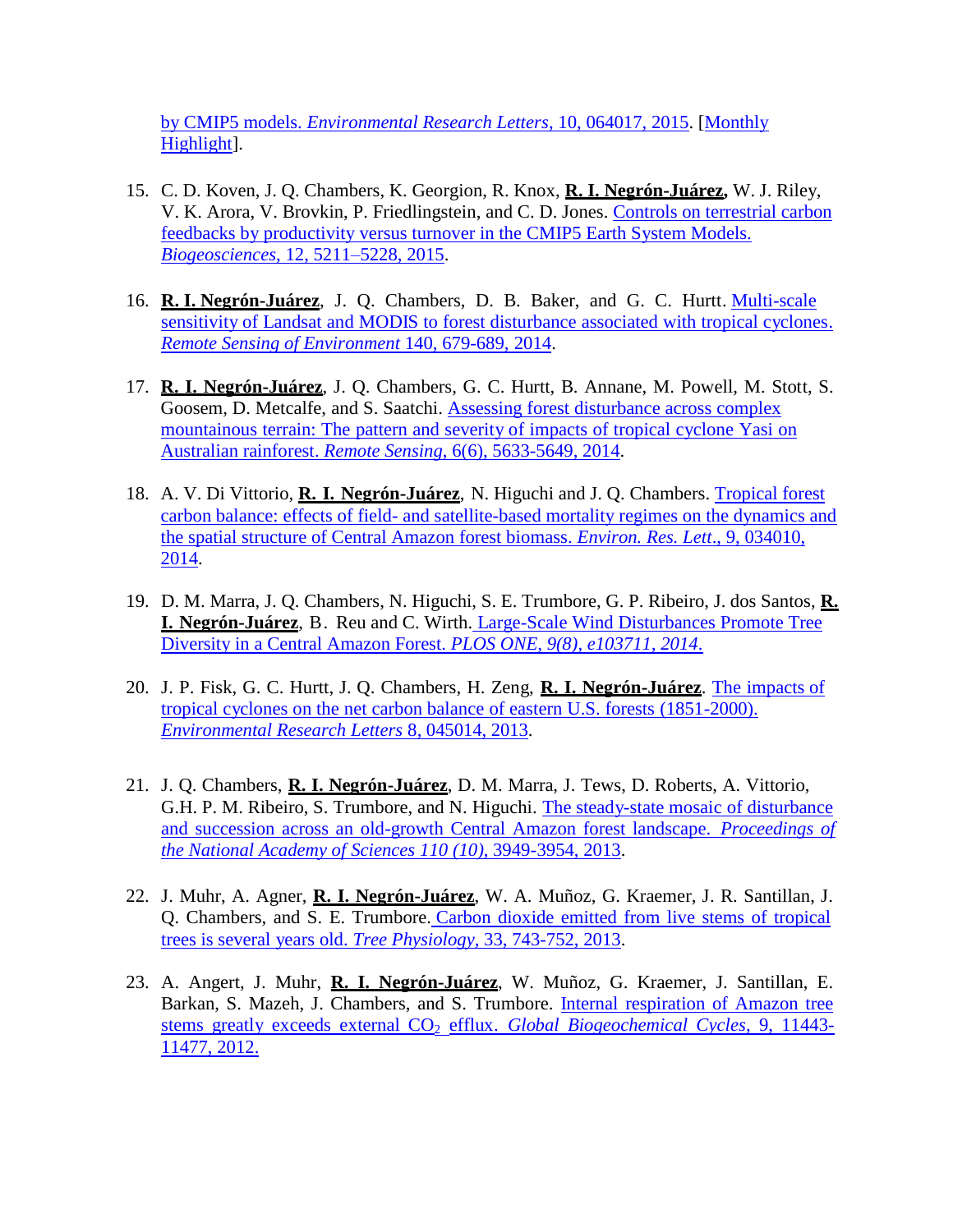- 24. A. Angert, J. Muhr, **R. I. Negrón-Juárez**, W. Muñoz, G. Kraemer, J. Santillan, J. Chambers, and S. Trumbore. The [contribution](https://www.biogeosciences.net/9/4037/2012/) of respiration in trees-stems to the Dole effect. *[Biogeosciences Discuss. 9,](https://www.biogeosciences.net/9/4037/2012/)* 1097-1114, 2012.
- 25. **R. I. Negrón-Juárez**, J. Q. Chambers, D. M. Marra, G. H. P. M. Ribeiro, S. Rifai, N. Higuchi, and Dar Roberts. [Detection](http://www.sciencedirect.com/science/article/pii/S0034425711002689) of subpixel treefall gaps with landsat imagery in Central Amazon forest. *Remote [Sensing of Environments](http://www.sciencedirect.com/science/article/pii/S0034425711002689) 115*, 3322-3328, 2011.
- 26. **R. I. Negrón-Juárez**, J. Q. Chambers, G. Guimaraes, H. Zeng, C. F. M. Raupp, D. M. Marra, G. H. P. M. Ribeiro, S. S. Saatchi, B. W. Nelson, N. Higuchi. [Widespread](http://onlinelibrary.wiley.com/doi/10.1029/2010GL043733/abstract)  Amazon forest tree [mortality from](http://onlinelibrary.wiley.com/doi/10.1029/2010GL043733/abstract) a single cross-basin squall line event. *Geophysical Research Letters 37*, [L16701, 2010, \[Journal Cover\].](http://onlinelibrary.wiley.com/doi/10.1029/2010GL043733/abstract)
- 27. **R. I. Negrón-Juárez**, D. Baker, H. Zeng, T. Henkel, and J. Q. Chambers. [Assessing](http://onlinelibrary.wiley.com/doi/10.1029/2009JG001221/abstract)  [hurricane-induced tree mortality in U. S. Gulf Coast forest ecosystems.](http://onlinelibrary.wiley.com/doi/10.1029/2009JG001221/abstract) *Journal of [Geophysical Research-Biogeosciences](http://onlinelibrary.wiley.com/doi/10.1029/2009JG001221/abstract) 115*, G04030, 2010.
- 28. J. Q. Chambers, **R. I. Negrón-Juárez**, H. George, J. Fisher, R. Thomas, D. Marra, and N. Higuchi. Lack of intermediate-scale [disturbance data prevents](http://onlinelibrary.wiley.com/doi/10.1111/j.1461-0248.2009.01398.x/abstract) robust extrapolation of plot-level tree mortality rates for [old-growth](http://onlinelibrary.wiley.com/doi/10.1111/j.1461-0248.2009.01398.x/abstract) tropical forest. *Ecology Letters 12*, E22-E25, [2009.](http://onlinelibrary.wiley.com/doi/10.1111/j.1461-0248.2009.01398.x/abstract)
- 29. **R. I. Negrón-Juárez**, W. Li, R. Fu, K. Fernandes, and A. Cardoso. [Comparison](http://journals.ametsoc.org/doi/abs/10.1175/2008JHM1023.1) of [precipitation](http://journals.ametsoc.org/doi/abs/10.1175/2008JHM1023.1) datasets over the tropical South American and African Continents. *Journal [of Hydrometeorology 10\(1\)](http://journals.ametsoc.org/doi/abs/10.1175/2008JHM1023.1)*, 289-299, 2009.
- 30. H. Zeng, J. Q. Chambers, **R. I. Negrón-Juárez**, G. C. Hurtt, D. Baker, and M. D. Powell. Impacts of tropical cyclones on U. S. Forest tree [mortality](http://www.pnas.org/content/early/2009/04/27/0808914106.abstract) and carbon flux from 1851 to 2000. *[Proceedings of the](http://www.pnas.org/content/early/2009/04/27/0808914106.abstract) National Academy of Sciences 106 (19)*, 7888-7892, 2009.
- 31. N. Meskhidze, L. A. Remer, S. Platnick, **R. I. Negrón-Juárez**, A. M. Lichtenberger, and A. R. Aiyyer. Exploring the [differences](http://www.atmos-chem-phys.net/9/3461/2009/acp-9-3461-2009.html) in cloud properties observed by the Terra and Aqua MODIS sensors. *[Atmospheric Chemistry](http://www.atmos-chem-phys.net/9/3461/2009/acp-9-3461-2009.html) and Physics 9*, 3461-3475, 2009.
- 32. **R. I. Negrón-Juárez,** J. Q. Chambers, H. Zeng, D. Baker. [Hurricane](http://onlinelibrary.wiley.com/doi/10.1029/2008GL035683/abstract) driven changes in land cover create biogeophysical [climate feedbacks.](http://onlinelibrary.wiley.com/doi/10.1029/2008GL035683/abstract) *Geophysical Research Letters 35*, [L23401, 2008.](http://onlinelibrary.wiley.com/doi/10.1029/2008GL035683/abstract)
- 33. **R. I. Negrón-Juárez**, M. L. Goulden, R. Myneni, R. Fu, S. Bernardes, H. Gao. [An](http://www.tandfonline.com/doi/abs/10.1080/01431160802226026#preview)  empirical approach to retrieve monthly [evapotranspiration](http://www.tandfonline.com/doi/abs/10.1080/01431160802226026#preview) over Amazonia. *International Journal of Remote Sensing 29(24)*[, 7045-7063, 2008.](http://www.tandfonline.com/doi/abs/10.1080/01431160802226026#preview)

.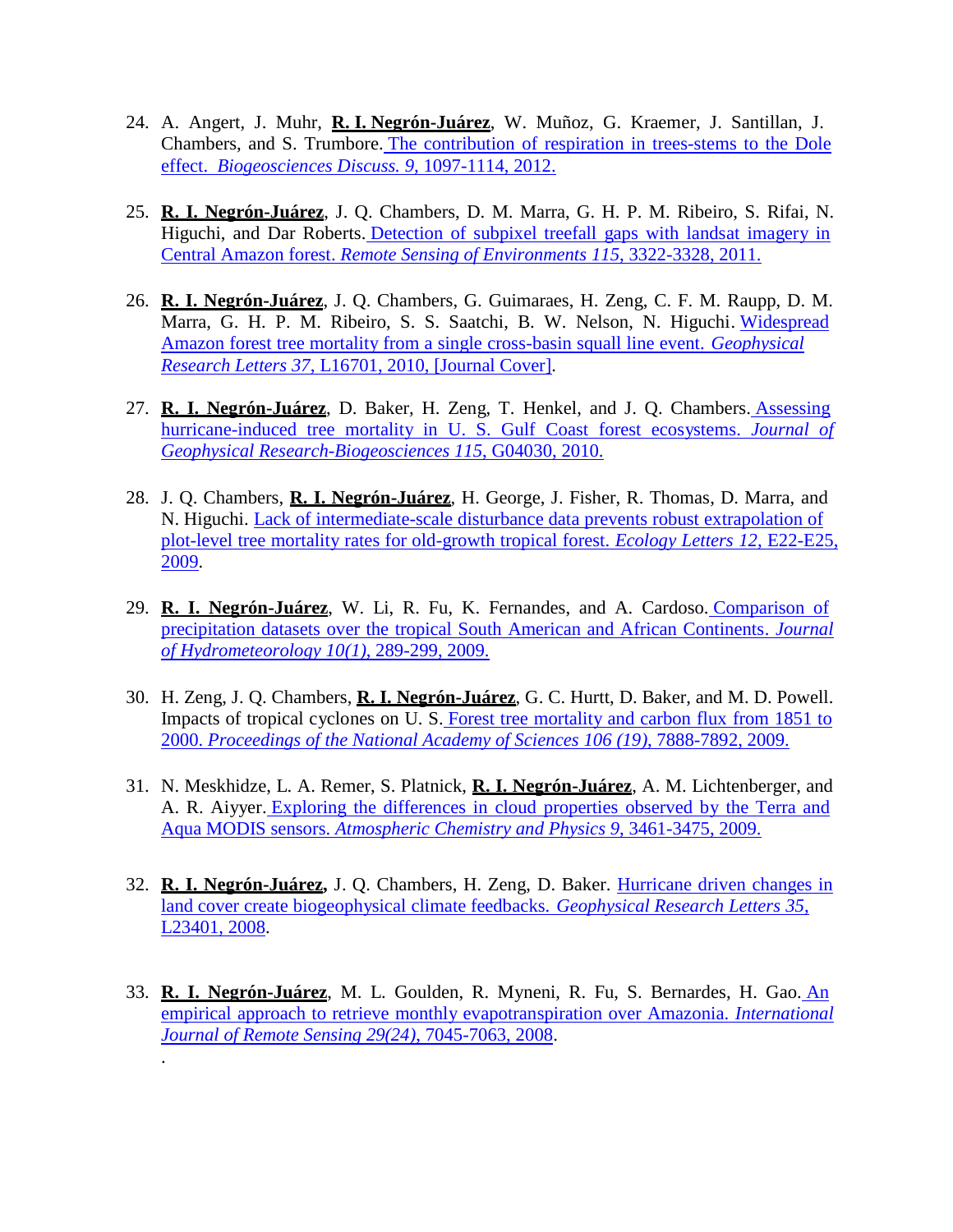- 34. **R. I. Negrón-Juárez**, H. R. da Rocha, A. M. Figueira, and M. L. Goulden. An [improved](http://www.sciencedirect.com/science/article/pii/S0168192308003341)  [estimate of leaf area index](http://www.sciencedirect.com/science/article/pii/S0168192308003341) based on the histogram analysis of hemispherical photographs. *[Agricultural and Forest](http://www.sciencedirect.com/science/article/pii/S0168192308003341) Meteorology 149*, 920-928, 2009.
- 35. Y. Zhang, R. Fu, H. Yu, R. E. Dickinson, **R. I. Negrón-Juárez,** M. Chin, H. Wang. [A](http://onlinelibrary.wiley.com/doi/10.1029/2007JD009449/abstract)  regional climate model study of how biomass burning aerosol impacts [land-atmosphere](http://onlinelibrary.wiley.com/doi/10.1029/2007JD009449/abstract)  interactions over the Amazon. *Journal of Geophysical [Research-Atmosphere](http://onlinelibrary.wiley.com/doi/10.1029/2007JD009449/abstract) 113*, [D14S15, 2008.](http://onlinelibrary.wiley.com/doi/10.1029/2007JD009449/abstract)
- 36. H. Gao, R. Fu, R. E. Dickinson, and **R. I. Negrón-Juárez.** A [practical](https://ieeexplore.ieee.org/document/4383356/) method for [retrieving land surface temperature from AMSR-E over the Amazon forest.](https://ieeexplore.ieee.org/document/4383356/) *IEEE [Transactions on Geosciences and Remote](https://ieeexplore.ieee.org/document/4383356/) Sensing 46 (1)*, 193-198, 2008.
- 37. W. Li, R. Fu, **R. I. Negrón-Juárez**, and K. Fernandes. [Observed change if the](http://rstb.royalsocietypublishing.org/content/363/1498/1767.full)  Standardized Precipitation Index, its potential cause and implications to [future climate in](http://rstb.royalsocietypublishing.org/content/363/1498/1767.full)  the Amazon region. *[Philosophical](http://rstb.royalsocietypublishing.org/content/363/1498/1767.full) Transactions of the Royal Society of London B 363*, [1767-1772, 2008.](http://rstb.royalsocietypublishing.org/content/363/1498/1767.full)
- 38. **R. I. Negrón-Juárez,** M. Hodnett, R. Fu, M. L. Goulden, and C. von Randow. [Control](http://journals.ametsoc.org/doi/abs/10.1175/JCLI4184.1) of Dry Season [Evapotranspiration](http://journals.ametsoc.org/doi/abs/10.1175/JCLI4184.1) over the Amazonian Forest as inferred from observations [at a Southern Amazon Forest site.](http://journals.ametsoc.org/doi/abs/10.1175/JCLI4184.1) *Journal of Climate 20(12)*, 2827-2839, 2007.
- 39. R. B. Myneni, W. Yang, R. R. Nemani, A. R. Huete, R. E. Dickinson, Y. Knyazikhin, K. Didan, R. Fu, **R. I. Negrón-Juárez**, S. Saatchi, H. Hashimoto, K. Ichii, N. V. Shabanov, B. Tan, P. Ratana, J. L. Privette, J. T. Morisette, E. F. Vermote, D. P. Roy, R. E. Wolfe, M. A. Fried, S. W. Running, P. Votava, N. Z. Saleous, S. Devadiga, Y. Su, V. V. Salomonson. Large seasonal swings in leaf area of Amazon rainforest. *[Proceeding](http://www.pnas.org/content/104/12/4820.short) of the National Academy of Sciences 104(12)*[, 4820-4823, 2007.](http://www.pnas.org/content/104/12/4820.short)
- 40. H. R. da Rocha, H. Freitas, R. Rosolem, **R. I. Negrón-Juárez,** R. Tannus, M. Ligo, M. O. Cabral, M. A. F. Silva Dias. [Measurements](http://www.scielo.br/pdf/bn/v2n1/a09v2n1.pdf) of CO2 exchange over a woodland savanna (Cerrado *sensu stricto*[\) in Southeast Brazil.](http://www.scielo.br/pdf/bn/v2n1/a09v2n1.pdf) *Biota Neotropica 2*, 1-11. 2002.
- 41. **R. I. Negrón-Juárez,** and W.T.H. Liu. NDVI FFT analysis of spatial climatic [variation](http://onlinelibrary.wiley.com/doi/10.1002/joc.639/abstract)  in northeast Brazil. *International [Journal of Climatology](http://onlinelibrary.wiley.com/doi/10.1002/joc.639/abstract) 21(14)*, 1803-1820, 2001.
- 42. W. T. H. Liu and **R. I. Negrón-Juárez.** ENSO drought onset [prediction](http://www.tandfonline.com/doi/abs/10.1080/01431160010006430#preview) in northeast Brazil using NDVI. *International Journal of Remote Sensing 22(17)*[, 3483-3501, 2001.](http://www.tandfonline.com/doi/abs/10.1080/01431160010006430#preview)

#### *Book chapters*

1. H. S. Jenkins, P. A. Baker, T. P. Guilderson, C. A. Nobre, and **R. I. Negrón-Juárez.** Extreme drought events revealed in Amazon tree ring records. In *Amazon Droughts, C. Nobre and L. Borma (eds.). Sao Paulo, Oficina de Textos, ISBN: 978-85-7975-078-6,*2013.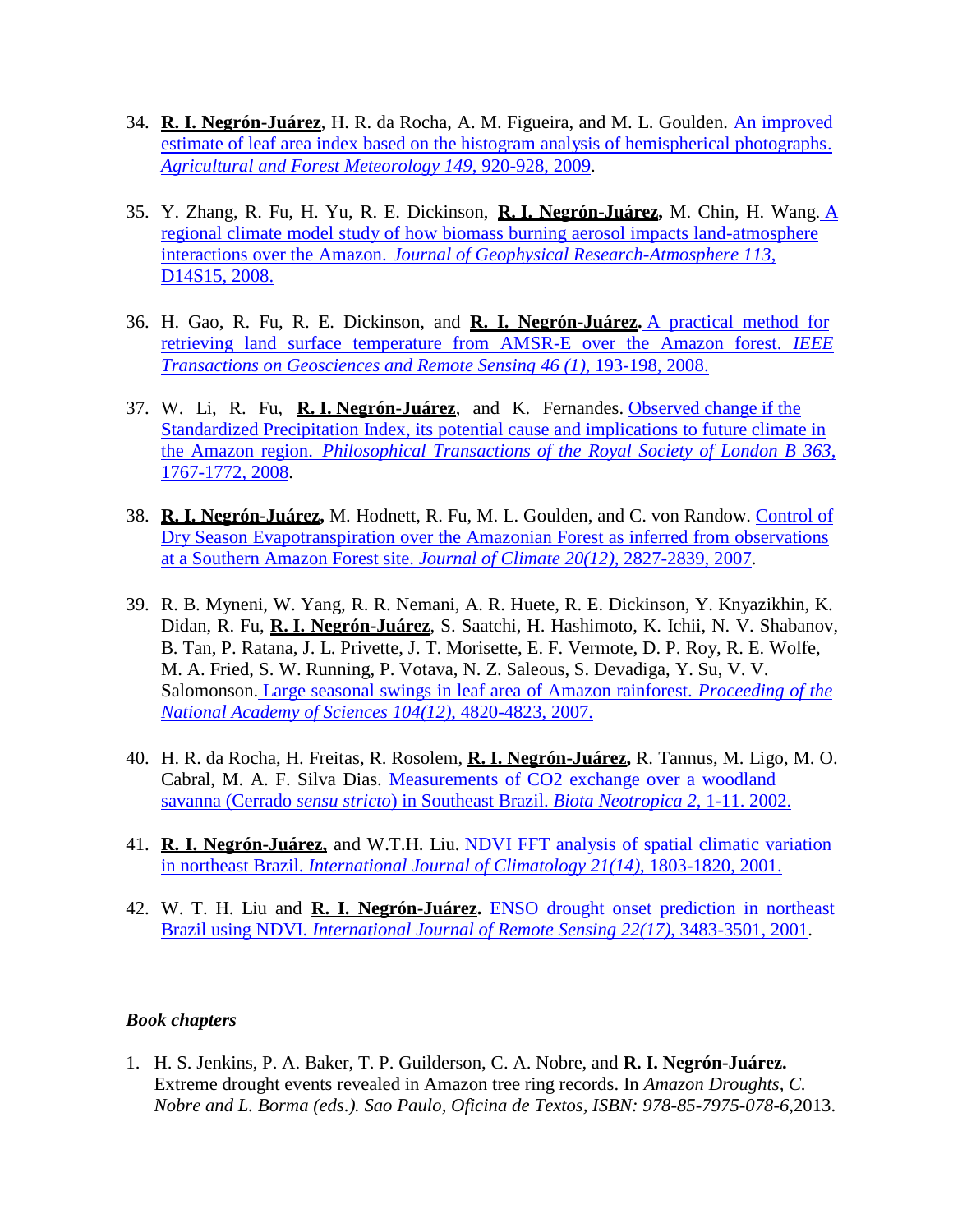- 2. H. R. da Rocha, H. Freitas, R. Rosolem, R. Tannus, **R. I. Negrón-Juárez,** M. Ligo, O. Cabral, H. Mesquita, M. Mittencourt (2004): Hydrology cycle and microclimate. In *Cerrado Pé de Gigante – Ecology and conservation*. Ed. São Paulo, p. 70-89.
- 3. H. R. da Rocha, H. Freitas, R. Rosolem, R. Tannus, **R. I. Negrón-Juárez,** M. Ligo, O. Cabral, H. Mesquita, M. Mittencourt (2004): The carbon cycle. In *Cerrado Pé de Gigante – Ecology and conservation*. Ed. São Paulo, p. 276-293.

#### *Conference proceedings*

- 1. **R. Negrón-Juárez**, J. A. Holm, D. Roberts, D. Marra, S. Rifai, B. Faybishenko, W. J. Riley, and G. P. Ribeiro, J. Q. Chambers, N. Higuchi. Tropical Forest Recovery Following Disturbances: A Remote Sensing Approach. 2017 Environmental System Science (ESS) PI Meeting, Sponsored by DOE. April 25 – 26, 2017. Potomac, MD, USA.
- 2. **R. I. Negrón-Juárez,** J. Holm**,** J. Q. Chambers, W. J. Riley, A. Di Vittorio, D. Magnabosco Marra, S. W. Rifai, C. Koven, R. G. Knox, M. McGroddy, J. Urquiza-Munoz, R. Tello-Espinoza, W. Alegria-Munoz, G.H.P.M. Riberio, N. Higuchi. Amazon stormdriven tree mortality. AGU Fall meeting, 12-16 December 2016, San Francisco, CA, USA.
- 3. K. Jardine, B. Gimenez, **R. I. Negrón-Juárez,** C. Koven, T. Powell, N. Higuchi, J. Chambers, C. Varadharajan. Leaf temperature and stomatal influences on sap velocity diurnal hysteresis in the Amazon rainforest. AGU Fall meeting, 12-16 December 2016, San Francisco, CA, USA.
- 4. D. Christianson, C. Varadharajan, M. Detto, B. Faybishenko, K. Jardine, **R. I. Negrón-Juárez,** B. Gimenez, G. Pastorello, J. Warren, B. Wolfe, D. Agarwal. A Metadata reporting framework for standardization and synthesis of ecohydrological field observations. AGU Fall meeting, 12-16 December 2016, San Francisco, CA, USA.
- 5. **R. I. Negrón-Juárez,** C. D. Koven, W. J. Riley, R. G. Knox, J. Q. Chambers, Observed allocations of productivity and biomass, and turnover times in tropical forests are not accurately represented in CMIP5 Earth system models, AGU Fall meeting, 14-18 December 2015, San Francisco, CA, USA.
- 6. J. A. Holm, **R. I. Negrón-Juárez,** J. Q. Chambers, D. M. Marra, S. Rifai, R. G. Knox,W. J. Riley, C. D. Koven, M. McGroddy, J. Urquiza-Muñoz, R. Tello-Espinoza, G. Ribeiro, N. Higuchi, Modeling Amazon forest vegetation dynamics and community response to increased wind disturbance, AGU Fall meeting, 14-18 December 2015, San Francisco, CA, USA.
- 7. **R. I. Negrón-Juárez,** W. J. Riley, C. D. Koven. J. Q. Chambers, R. G. Knox, and P. H. Taylor, The association between net primary productivity and rainfall in CMIP5 20th and 21st century simulations, AGU Fall meeting, 15-19 December 2014, San Francisco, CA, USA.
- 8. **R. I. Negrón-Juárez,** W. J. Riley, C. D. Koven. J. Q. Chambers, R. G. Knox, and P. H. Taylor, Evaluating productivity and biomass patterns of tropical forests in CMIP5 models, Scientific Focus Area (SFA) Review, 12-16 May 2014, Potomac, Maryland.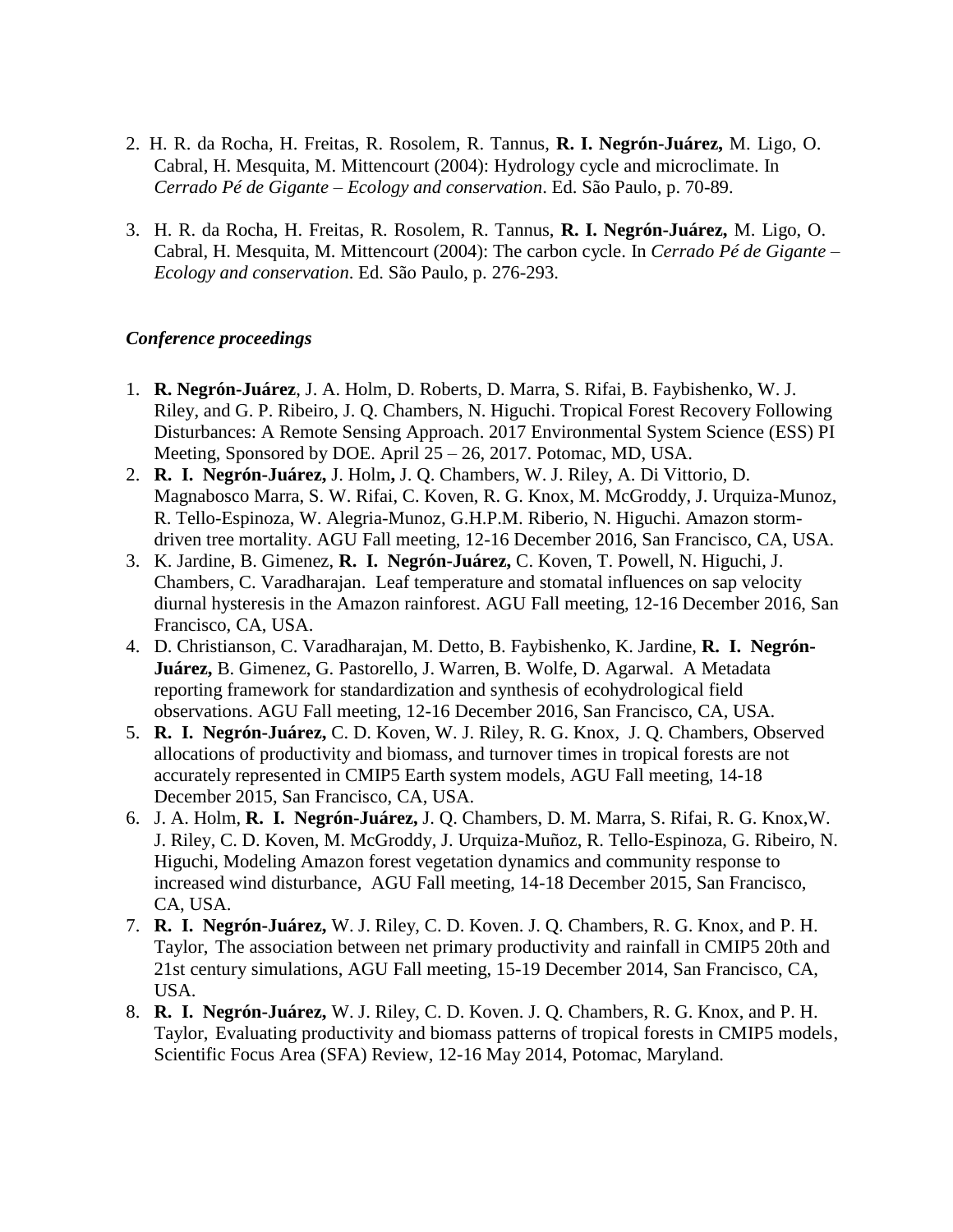- 9. **R. I. Negrón-Juárez**, J. Q. Chambers, S. W. Rifai, J. Urquiza, , R. Tello, W. Alegria, D. M. Marra, G. H.P.M. Ribeiro, and N. Higuchi, Sensitivity of the Amazon rainforest to convective storms, AGU Fall meeting, 3-7 December 2012, San Francisco, CA, USA.
- 10. J.Q. Chambers, **R. I. Negron-Juarez**, A. V. Di Vittorio, D. Marra, S. W. Rifai, G. Ribeiro, and N. Higuchi, Toward detection of  $CO<sub>2</sub>$  fertilization of tree growth and biomass accumulation in Amazon forests, AGU Fall meeting, 3-7 December 2012, San Francisco, CA, USA
- 11. **R. I. Negrón-Juárez**, J. Q. Chambers, G. C. Hurtt, and J. P. Fisk, Hurricane surface winds and forest disturbance assessment in US forest ecosystems. AGU Fall meeting, 5-9 December 2011. San Francisco, CA, USA.
- 12. J. Q. Chambers, **R. I. Negrón-Juárez**, D. Marra, D. A. Roberts, A. V. Di Vittorio, N. Higuchi, and S. Trumbore, Succession-inducing disturbances and the old-growth forest mosaic of a Central Amazon landscape. AGU Fall meeting, 5-9 December 2011. San Francisco, CA, USA.
- 13. J. P. Fisk, G. C. Hurtt, J. Q. Chambers, H. Zeng, K. Dolan, S. Flanagan, O. Rourke, and **R. I. Negrón-Juárez**, Projecting future impacts of hurricanes on the carbon balance of eastern U.S. forests. AGU Fall meeting, 5-9 December 2011. San Francisco, CA, USA.
- 14. G. C. Hurtt, J. P. Fisk, J. Q. Chambers, L. P. Chini, K. Dolan, R. Dubayah, L. Duncanson, Flanagan, S. Frolking, C. Huang, J. G. Masek, D. C. Morton, Y. L. Page, **R. I. Negrón-Juárez**, E. Shevliakova, P. E. Thornton, and H. Zeng, Modeling the impacts of disturbances on carbon dynamics over large regions. AGU Fall meeting, 5-9 December 2011. San Francisco, CA, USA.
- 15. **R. I. Negrón-Juárez**, J. Q. Chambers, G. C. Hurrt, and J. Fisk, Hurricane winds as predictor of forest disturbance, NASA Carbon Cycle and Ecosystems. Joint Science Workshop, 3-7 October 2011, Alexandria, VA, USA.
- 16. **R. I. Negrón-Juárez,** J. Q. Chambers, G. Guimaraes, H. Zeng, C. Raupp, D. M. Marra, G. Ribeiro, S. S. Saatchi, N. Higuchi. Basin-wide Amazon forest tree mortality from a large 2005 storm. AGU Fall meeting, 13-17 December 2010. San Francisco, CA, USA.
- 17. J. Q. Chambers, **R. I. Negrón-Juárez**, D. M. Marra, D. A. Roberts, G. C. Hurtt, A. Lima, N. Higuchi. Amazon old-growth forest wind disturbance and the regional carbon balance. AGU Fall meeting, 13-17 December 2010. San Francisco, CA, USA.
- 18. S. W. Rifai, J. Q. Chambers, **R. I. Negrón-Juárez**, F. Ramirez, R. Tello, W. Alegria Munoz. Wind disturbance produced changes in tree species assemblage in the Peruvian Amazon. AGU Fall meeting, 13-17 December 2010. San Francisco, CA, USA.
- 19. **R. I. Negrón-Juárez,** J. Q. Chambers, S. Rifai, N. Higuchi, W. Alegria-Muñoz, R. Tello-Espinoza, F. Ramirez, D. M. Marra. Tropical forest tree species community assembly along wind disturbance gradients in Amazon forest. NASA biodiversity and Ecological Forecasting Team. May 17-19, 2010.
- 20. A. Ruhoff, **R. I. Negrón-Juárez**, R. Freitas, W. Collischonn and H. Rocha. Variability of latent and sensible heat fluxes in Cerrado *sensu strict*o forests. XIV Brazilian Symposium of Remote Sensing, 25-30 April 2009, Natal, Brazil.
- 21. **R. I. Negrón-Juárez**, J. Q. Chambers, N. Higuchi, J. Guimaraes, D. Marra. Regional disturbance over Amazon forest from a single synoptic-scale event. LBA International Scientific Conference, Nov. 17-21, 2008. Manaus, Brazil.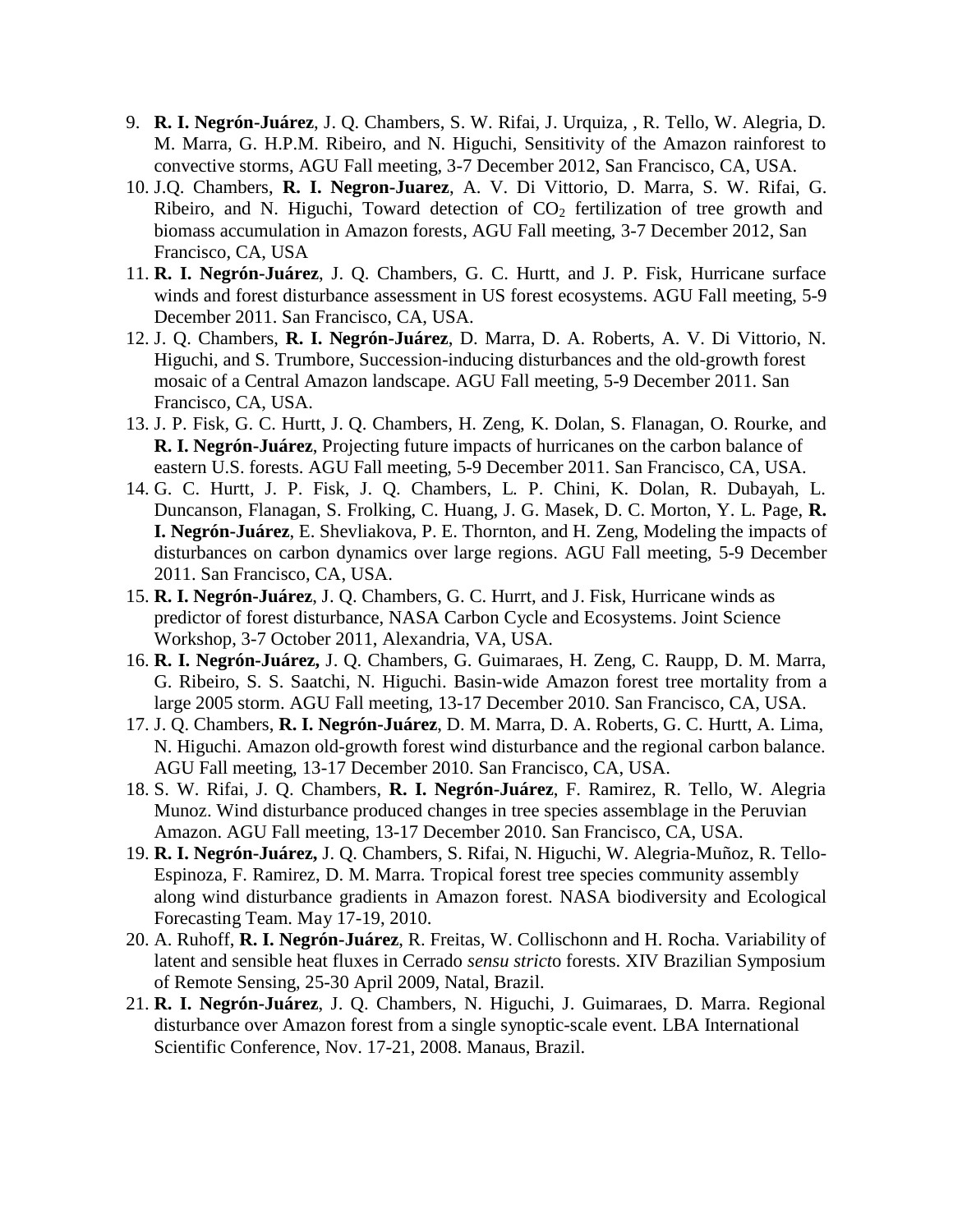- 22. **R. I. Negrón-Juárez**, J. Q. Chambers, H. Zeng, D. Baker. Biogeophysical climate feedbacks from hurricanes. AGU Fall meeting, 15-19 December 2008. San Francisco, CA, USA.
- 23. **R. I. Negrón-Juárez**, W. Li, R. Fu, K. Fernandes, and A. Cardoso. Comparison of precipitation datasets over the tropical South American and African continents. AGU Fall meeting, 10-14 December 2007. San Francisco, CA, USA.
- 24. W. Li, R. Fu, **R. I. Negrón-Juárez**, and K. Fernandes. Causes of recent changes of rainfall variabilities and implications to the Future climate in the Amazon region. AGU Fall meeting, 10-14 December 2007. San Francisco, CA, USA.
- 25. Y. Zhang , R. Fu, H. Yu, R. E. Dickinson, **R. I. Negrón-Juárez**, and M. Chin, A regional climate model study of how biomass burning aerosol impacts the landatmosphereinteraction over the Amazon. AGU Fall meeting, 10-14 December 2007. San Francisco, CA, USA.
- 26. N. Meskhidze, **R. I. Negrón-Juárez**, L. Remer, S. Platnick, and A. Aiyyer. Patterns and connections between aerosols, clouds and vegetation in the Amazon as seen by the twin MODIS sensors aboard Terra and Aqua. AGU Fall meeting, 10-14 December 2007. San Francisco, CA, USA.
- 27. **R. I. Negrón-Juárez**, R. Fu, R. Myneni, R. E. Dickinson, S. Bernardes, H. Gao, M. Goulden, and S. C. Wofsy. An empirical approach to retrieve evapotranspiration over Amazonia. American Geophysical Union Fall meeting, 11-15 December 2006, San Francisco, CA, USA.
- 28. R. Fu, W. Li, and **R. I. Negrón-Juárez**. What has enhanced the interannual variation of seasonal cycle in the Amazon in recent decades? American Geophysical Union Fall meeting, 11-15 December 2006, San Francisco, CA, USA.
- 29. **R. I. Negrón-Juárez**, R. Fu, M. Hotnett, M. L. Goulden, and C. von Randow. Amazonia dry season: Controls of evapotranspiration. Joint workshop on NASA biodiversity, terrestrial ecology, and related applied sciences, 21-25 August 2006, Adelphi, MD, USA.
- 30. **R. I. Negrón-Juárez,** and H. R. Rocha. Climatic differences between the Cerrado *sensu stricto* ecosystem and the sugar cane agroecosystem in Southeast Brazil. XIII Brazilian Congress of Meteorology, 29 August-3 September 2004, Fortaleza-CE, Brazil.
- 31. **R. I. Negrón-Juárez** and H. R. Rocha. Numerical study of climate sensibility over Southeast Brazil due to land use changes. XIII Brazilian Congress of Meteorology, 29 August-3 September 2004, Fortaleza-CE, Brazil.
- 32. **R. I. Negrón-Juárez** and Rocha, H. R. Climate sensibility over southeast Brazil due to land use changes. 3<sup>rd</sup> LBA Science Conference, 27-29 July 2004, Brasilia-GO, Brazil.
- 33. **R. I. Negrón-Juárez** and Rocha, H. R. Climate and turbulent fluxes observation over the Cerrado sensu stricto and sugar cane sites.  $3<sup>rd</sup>$  LBA Science Conference, 27-29 July 2004, Brasilia–GO, Brazil.
- 34. R. N. Tannus, H. R. Rocha, H. C. Freitas, **R. I. Negrón-Juárez,** R. D. Bruno, L. S.Oliveira, O. M. R. Cabral, R. M. Ribeiro, D. Kurzatkowski, S. Merlin, Collicchio E. Climate and surface-atmosphere fluxes over cerrado *sensu stricto* and flooded cerrado. 3<sup>rd</sup> LBA Science Conference, 27-29 July 2004, Brasilia-GO, Brazil.
- 35. R. D. Bruno, H. R. Rocha, H. C. Freitas, **R. I. Negrón-Juárez,** S. D.Miller, M. L. Goulden, O. M. R. Cabral. Observed variability of soil moisture in Tropical Forest and Cerrado *sensu stricto*. <sup>3rd</sup> LBA Science Conference, 27-29 July 2004, Brasilia–GO, Brazil.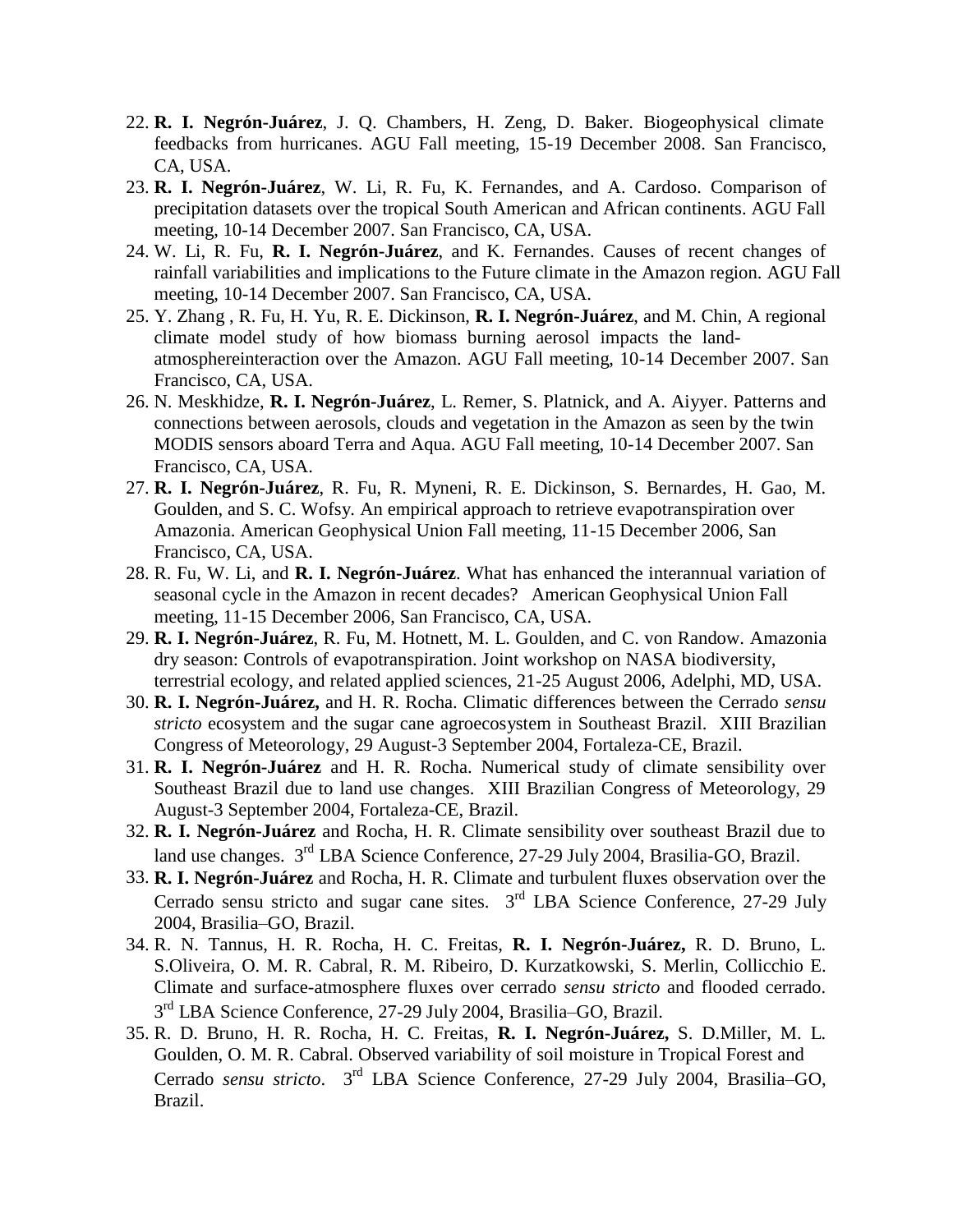- 36. **R. I. Negrón-Juárez** and H. R. Rocha. Estimation of leaf area index using the gap fraction method: An algorithm using threshhold´s definition for canopies of tropical forest, pastureland and savannah. 2<sup>nd</sup> LBA Science Conference, 7-10 July 2002, Manaus-AM, Brazil.
- 37. **R. I. Negrón-Juárez** and W. T. H. Liu. FFT analysis of northeast Brazil vegetation phenology recorded by satellite index. X Brazilian symposia of remote sensing, 21-26 April 2001, Fos de Iguaçu, PR, Brazil.
- 38. **R. I. Negrón-Juárez** and W. T. H. Liu. ENSO drought onset prediction in northeast Brazil using satellite recorded index. VI International Conference on Southern Hemisphere Meteorology and Oceanography, 3-7 April 2000, Santiago, Chile.
- 39. **R. I. Negrón-Juárez** and H. R. Rocha. Reflectance and CO<sub>2</sub> fluxes in the Biosphere-Atmosphere interface over Forest and crops Brazilian ecosystems. 1<sup>st</sup> Symposium of the Biota/FAPESP program, 10-13 December 2000, Parque Estadual de Intervales, Sao Paulo-SP, Brazil.

### MEETINGS

- 2018: 2018 Environmental System Science (ESS) PI Meeting, 1-2 May 2018, Potomac, MD, USA
- 2017: American Geophysical Union, Fall meeting, 11-15 December 2017, New Orleans, LA, USA.
- 2017: 8th International conference on wind and trees, Boulder, CO. 17 July 20 July 2017.
- 2017: 2017 Environmental System Science (ESS) PI Meeting, Sponsored by DOE. April 25 – 26, 2017. Potomac, MD, USA.
- 2016: American Geophysical Union, Fall meeting, 12-16 December 2016, San Francisco, CA, USA.
- 2015: American Geophysical Union, Fall meeting, 14-18 December 2015, San Francisco, CA, USA.
- 2014: American Geophysical Union, Fall meeting, 15-19 December 2014, San Francisco, CA, USA.
- 2014: Scientific Focus Area (SFA) Review, Sponsored by DOE. Potomac, Maryland 12-16 May 2014.
- 2013: Remote sensing of vegetation mortality: challenges, solutions, and ecological understanding. Santa Fe, NM, 4-6 September 2013.
- 2013 American Geophysical Union, Fall meeting, 9-13 December, San Francisco, CA, USA.
- 2012: American Geophysical Union, Fall meeting, 3-7 December, San Francisco, CA, USA.
- 2011: American Geophysical Union, Fall meeting, 5-9 December, San Francisco, CA, USA.
- 2011: Geo-Carbon Conference: 'Carbon in a changing world'. FAO and the FP7 Coordination Action Carbon Observational System. 24-26 October 2011, Rome, Italy.
- 2011: NASA Carbon Cycle and Ecosystems, Joint Science Workshop. 3-7 October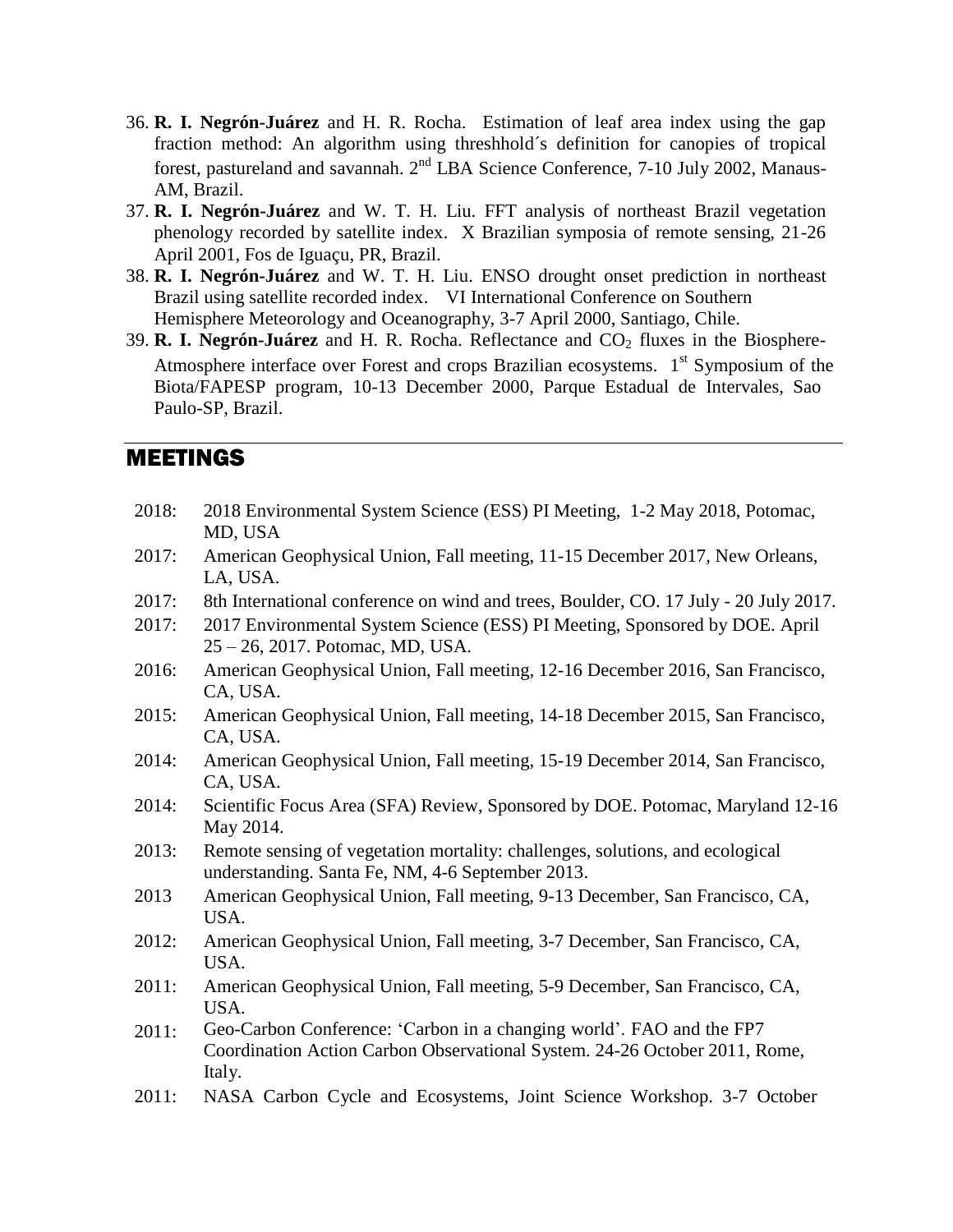2011, Alexandria, VA, USA.

- 2011: AmeriFlux Science Meeting and  $3<sup>rd</sup>$  NACP All-Investigators Meeting, January 31- February 4, 2011. New Orleans, LA, USA.
- 2010: American Geophysical Union, Fall meeting, 13-17 December, San Francisco, CA, USA.
- 2010: NASA biodiversity and Ecological Forecasting Team. May 17-10, DC, USA.
- 2008: American Geophysical Union, Fall meeting, 15-19 December, San Francisco, CA, USA.
- 2008: LBA-ECO Science Conference. November 17-20, Manaus-MA, Brazil
- 2007: American Geophysical Union, Fall meeting, 10-14 December, San Francisco, CA, USA.
- 2006: American Geophysical Union, Fall Meeting, 11-15 December, San Francisco, CA, USA.
- 2006: Workshop on NASA biodiversity, terrestrial ecology, and related applied sciences, 21-25 August, Adelphi, MD, USA.
- 2004: Users seminar of numerical prediction climate changes and its regional impacts. October 19-20, CPTEC/INPE Cachoeira Paulista-SP, Brazil.
- 2004: 13<sup>th</sup> Brazilian Congress of Meteorology. August 28-September 3, Fortaleza-CE, Brazil.
- 2004: 3 3<sup>rd</sup> LBA Science Conference. July 27-29, Brasília-GO, Brazil.
- 2002: 1 1<sup>st</sup> Symposia of the Biota/FAPESP Program. December 10-13, Sao Paulo-SP. Brazil.
- $2002:$ 2<sup>nd</sup> LBA Science Conference. July 7-10, Manaus-AM, Brazil.
- 2001: 1 1<sup>st</sup> LBA flux tower workshop. December 3-5, CPTEC/INPE Cachoeira Paulista-SP, Brazil.
- 2000: 11<sup>th</sup> Brazilian Congress of Meteorology. October 16-20, Rio de Janeiro-RJ, Brazil.
- 1999: 11<sup>th</sup> Brazilian Congress of Agrometeorology 2<sup>nd</sup> Latinoamerican meeting of Agrometeorology. July 19-24, Florianopolis-SC, Brazil.

\_\_\_\_\_\_\_\_\_\_\_\_\_\_\_\_\_\_\_\_\_\_\_\_\_\_\_\_\_\_\_\_\_\_\_\_\_\_\_\_\_\_\_\_\_\_\_\_\_\_\_\_\_\_\_\_\_\_\_\_\_\_\_\_\_\_\_\_\_\_\_\_\_\_\_\_

1998: 10th Brazilian Congress of Meteorology. October 26-30, Brasilia-GO, Brazil.

### MEDIA INTEREST

- 2017 **R. I. Negrón-Juárez,** H. Jenkins, J. Q. Chambers, L. Kueppers, W. J. Riley, D. Magnabosco Marra, G. H. P. M. Ribeiro, T. Monteiro, L. Candido, N. Higuchi. Windthrows Variability in Central Amazonia. *Atmosphere,* [8\(2\), 28, 2017.](http://www.mdpi.com/2073-4433/8/2/28)
	- DOE Office of Science BER : [If a Tree Falls in the Amazon.](https://science.energy.gov/ber/highlights/2017/ber-2017-06-b/)
	- LBNL EESA: [Pioneering Study on Amazon Windthrows](https://eesa.lbl.gov/negron-juarez-et-al-pioneering-study-amazon-windthrows/)
- 2015 **R. I. Negrón-Juárez,** C. D. Koven, W. J. Riley, R. G. Knox, J. Q. Chambers**.** Observed tropical forest productivity, biomass, and allocation patterns are not accurately predicted by CMIP5 models. *[Environmental Research Letters](http://iopscience.iop.org/article/10.1088/1748-9326/10/6/064017/pdf)*, 10, 064017 (2015). [\[Monthly](http://iopscience.iop.org/1748-9326/page/2015%20monthly%20highlights#jun)  [Highlight\]](http://iopscience.iop.org/1748-9326/page/2015%20monthly%20highlights#jun)
	- environmentalresearchweb: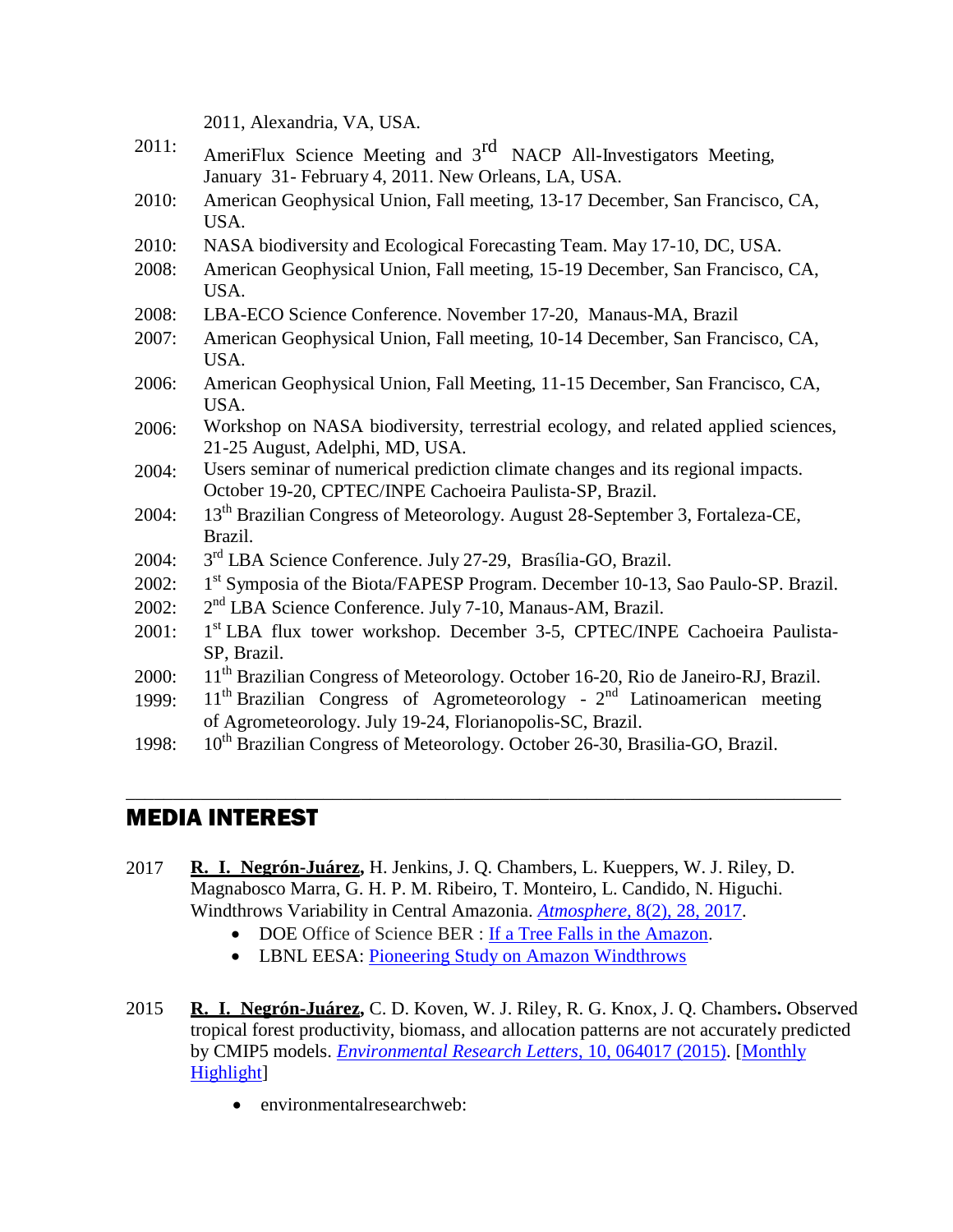<http://environmentalresearchweb.org/cws/article/news/62433>

• LBNL: [http://esd.lbl.gov/negron-juarez-et-al-find-that-most-esms-show-carbon-uptake](http://esd.lbl.gov/negron-juarez-et-al-find-that-most-esms-show-carbon-uptake-bias-for-tropical-forests/)[bias-for-tropical-forests/](http://esd.lbl.gov/negron-juarez-et-al-find-that-most-esms-show-carbon-uptake-bias-for-tropical-forests/)

**R. I. Negrón-Juárez,** W. J. Riley, C. D. Koven. R. G. Knox, P. G. Taylor and J. Q. Chambers. The Rainfall Sensitivity of Tropical Net Primary Production in CMIP5 Twentieth- and Twenty-First-Century Simulations. *[Journal of Climate](http://journals.ametsoc.org/doi/abs/10.1175/JCLI-D-14-00675.1)*, 10.1175/JCLI-D-[14-00675.1 \(2015\).](http://journals.ametsoc.org/doi/abs/10.1175/JCLI-D-14-00675.1)

- Climate Data Factory (http://www.climate-kic.org/projects/climate-data-factory/) [The Rainfall Sensitivity of Tropical Net Primary Production in CMIP5](https://twitter.com/TheClimDatFac/status/648530919465353216)
- 2013 J. Q. Chambers, **R. I. Negrón-Juárez**, , D. M. Marra, J. Tews, D. Roberts, A. Vittorio, G. H. P. M. Ribeiro, S. Trumbore, and N. Higuchi. The steady-state mosaic of disturbance and succession across an old-growth Central Amazon forest landscape. *[Proceedings](http://www.pnas.org/content/110/10/3949.short) of [the](http://www.pnas.org/content/110/10/3949.short)  National Academy of Sciences 110 (10)*[, 3949-3954 \(2013\).](http://www.pnas.org/content/110/10/3949.short)
	- [http://newscenter.lbl.gov/news-releases/2013/01/28/new-research-will-help-shed](http://newscenter.lbl.gov/news-releases/2013/01/28/new-research-will-help-shed-light-on-role-of-amazon-forests-in-global-carbon-cycle/)[light-on-role-of-amazon-forests-in-global-carbon-cycle/](http://newscenter.lbl.gov/news-releases/2013/01/28/new-research-will-help-shed-light-on-role-of-amazon-forests-in-global-carbon-cycle/)
	- <http://news.mongabay.com/2013/0201-tree-die-off-amazon.html>
	- [http://www.redorbit.com/news/science/1112772938/tree-death-higher-than](http://www.redorbit.com/news/science/1112772938/tree-death-higher-than-thought-012913/)[thought-012913/](http://www.redorbit.com/news/science/1112772938/tree-death-higher-than-thought-012913/)
- 2011 **R. I. Negrón-Juárez**, J. Q. Chambers, D. M. Marra, G. H. P. M. Ribeiro, S. Rifai, N. Higuchi, and Dar Roberts. Detection of subpixel treefall gaps with landsat imagery in Central Amazon forest. *Remote [Sensing of Environments](http://www.sciencedirect.com/science/article/pii/S0034425711002689) 115*, 3322-3328 (2011).
	- Faculty of 1000: [http://f1000.com/13093956](https://ent.tulane.edu/exchweb/bin/redir.asp?URL=http://f1000.com/13093956)
	- New Wave: [http://tulane.edu/news/newwave/121511\\_trees.cfm](http://tulane.edu/news/newwave/121511_trees.cfm)
	- Tulane University:<http://tulane.edu/sse/eebio/news-and-events/>
- 2010 **R. I. Negrón-Juárez**, J. Q. Chambers, G. Guimaraes, H. Zeng, C. F. M. Raupp, D. M. Marra, G. H. P. M. Ribeiro, S. S. Saatchi, B. W. Nelson, N. Higuchi. Widespread Amazon forest tree mortality from a single cross-basin squall line event. *[Geophysical](http://onlinelibrary.wiley.com/doi/10.1029/2010GL043733/abstract) [Research](http://onlinelibrary.wiley.com/doi/10.1029/2010GL043733/abstract)  Letters 37*, [L16701 \(2010\).](http://onlinelibrary.wiley.com/doi/10.1029/2010GL043733/abstract)
	- AGU: [http://www.agu.org/news/press/pr\\_archives/2010/2010-17.shtml](http://www.agu.org/news/press/pr_archives/2010/2010-17.shtml)
	- GRL Cover:<http://www.agu.org/journals/gl/covers/grlbackiss2010.shtml>(Vol 37, No 16).
	- Reuters: [http://uk.reuters.com/article/2010/07/13/idUKN1380765.\\_CH\\_.2420](http://uk.reuters.com/article/2010/07/13/idUKN1380765._CH_.2420)
	- Science: [http://news.sciencemag.org/sciencenow/2010/07/amazon-hit-by-its-own](http://news.sciencemag.org/sciencenow/2010/07/amazon-hit-by-its-own-katrina.html)[katrina.html](http://news.sciencemag.org/sciencenow/2010/07/amazon-hit-by-its-own-katrina.html)
	- Nature:<http://www.nature.com/nature/journal/v467/n7311/full/467008f.html>
	- Fantastico (TV Show, Brazil): [http://fantastico.globo.com/Jornalismo/FANT/0,,MUL1607427-15605,00-](http://fantastico.globo.com/Jornalismo/FANT/0,,MUL1607427-15605,00-TEMPESTADE+NA+AMAZONIA+DERRUBOU+MEIO+BILHAO+DE+ARVORES.html) [TEMPESTADE+NA+AMAZONIA+DERRUBOU+MEIO+BILHAO+DE+ARVO](http://fantastico.globo.com/Jornalismo/FANT/0,,MUL1607427-15605,00-TEMPESTADE+NA+AMAZONIA+DERRUBOU+MEIO+BILHAO+DE+ARVORES.html) [RES.html](http://fantastico.globo.com/Jornalismo/FANT/0,,MUL1607427-15605,00-TEMPESTADE+NA+AMAZONIA+DERRUBOU+MEIO+BILHAO+DE+ARVORES.html)
	- Folha de Sao Paulo (Newspaper, Brazil):